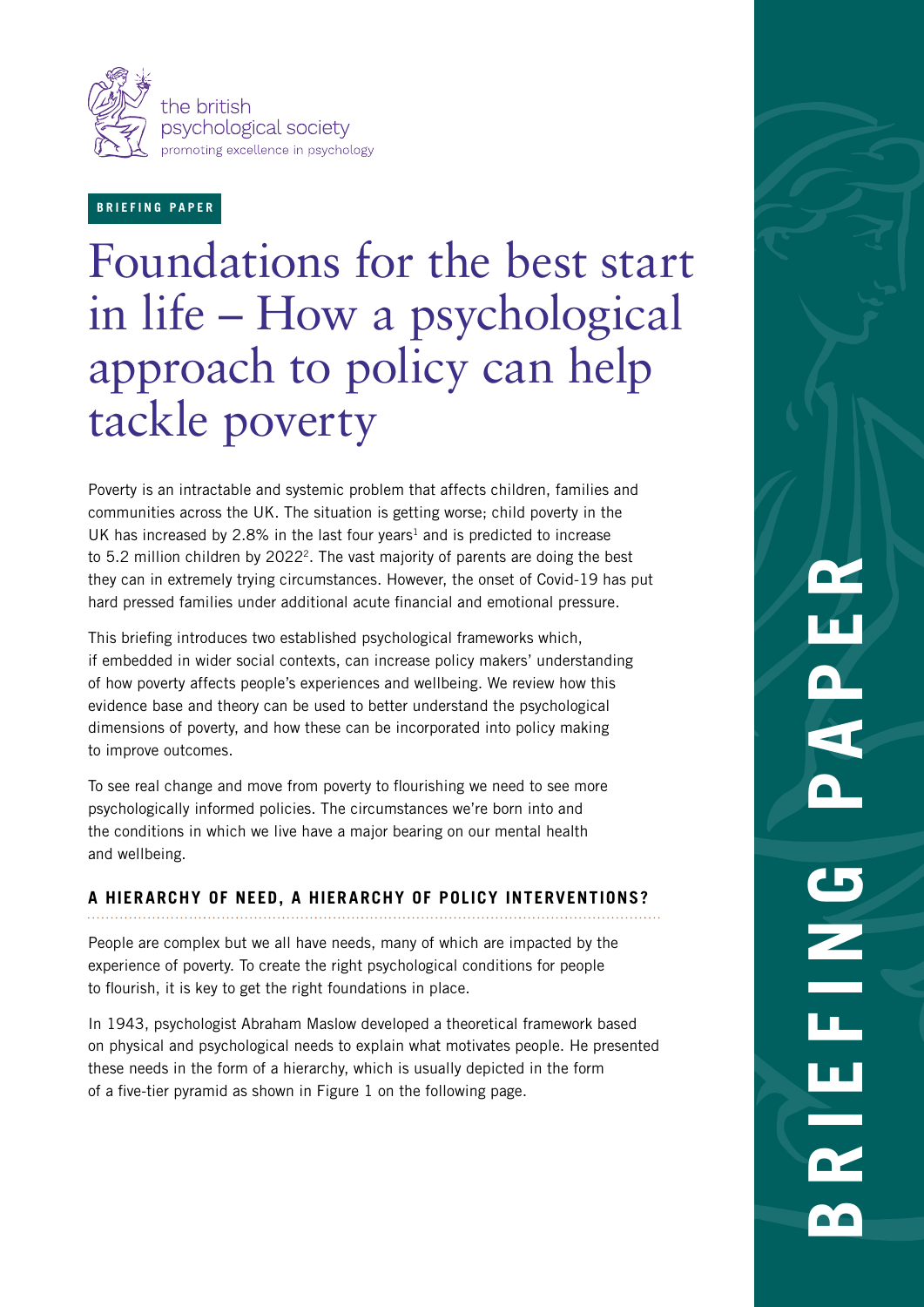

Psychologists building on Maslow's work over the last 70 years have demonstrated that progression up the hierarchy is not necessarily uniform because of the systemic relationships between risk factors and protective factors that influence, for example, good psychological development and good mental health. Yet the underlying premise of this classic theory, that people's basic needs must be satisfied before they can address their higher needs, is still taught to psychology students today. While the theory has been challenged and refined over the decades, it still has significant implications for policy making.

This basic hierarchy of need is important for policy makers to consider when planning policy responses to address poverty. It has fundamental implications for programme planning, budget allocation and collaboration in policy making. For example, according to this framework, families struggling to put food on the table and pay their rent will often struggle to also focus on higher level needs, such as education, social mobility, progression and accomplishment.

Maslow's hierarchy illustrates the fundamental importance of a person's psychological needs such as safety, love, belonging, and esteem. To leave a person's psychological and wellbeing needs unmet is to limit their capacity to reach their full potential. This has implications for policymaking, in particular for how the pursuit of policies that advance one indicator (such as GDP) can negatively affect other indicators (such as wellbeing).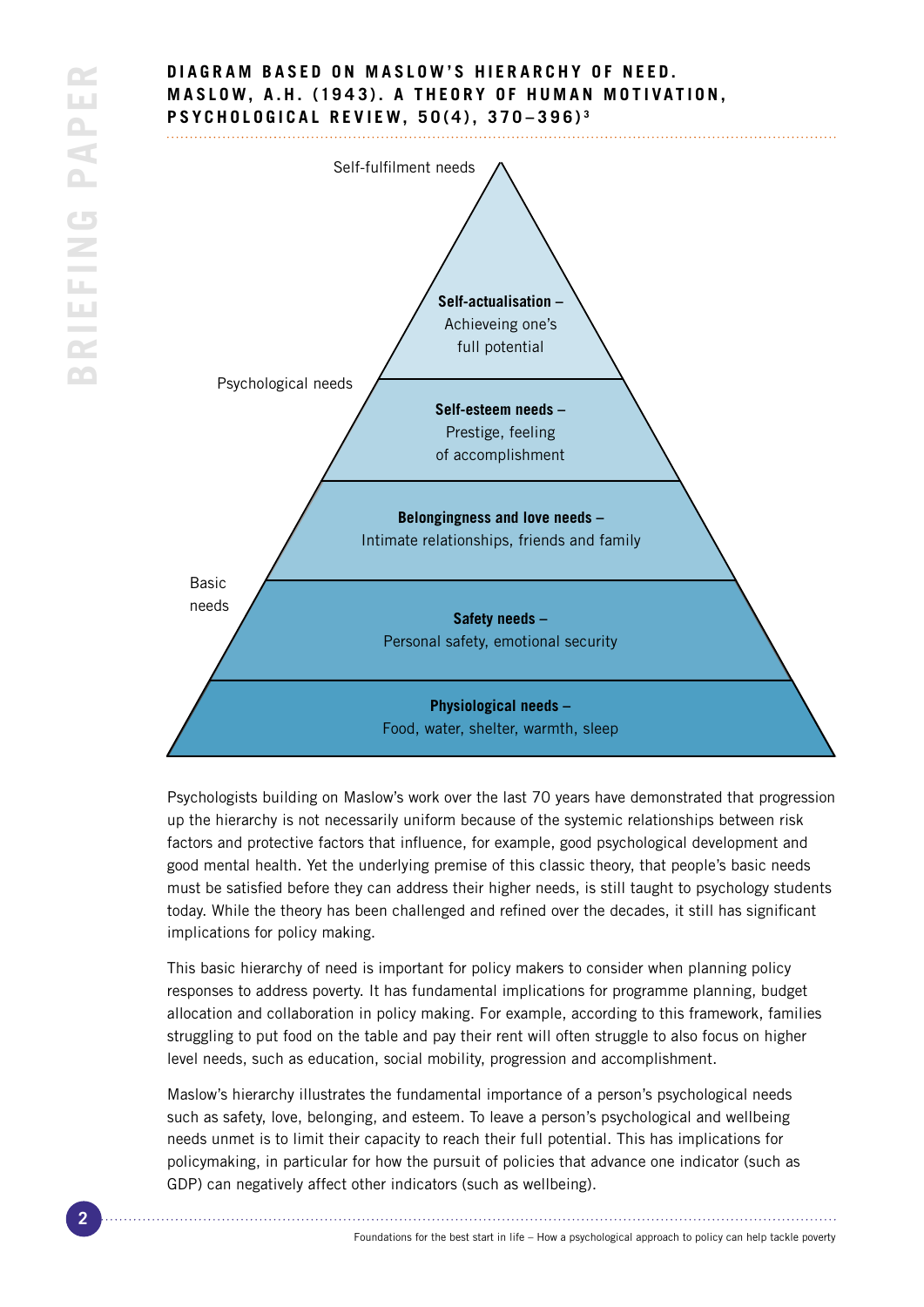#### **PHYSIOLOGICAL NEEDS IN A PANDEMIC: FOOD AND SHELTER**

Shelter is a basic need. The Covid-19 pandemic has highlighted the stark inequalities in our society, where people in areas of deprivation have felt the privations of food, shelter and safety. New research from the housing charity Shelter shows that, 'Nearly one in five (17%) private renting parents – equivalent to 458,000 adults – are now more concerned their family will become homeless as a result of the Covid crisis.' Evidence demonstrates a clear link between poor and overcrowded housing with psychological distress in children. 'Living in poor housing may cause difficulties in academic attainment, coping, sleeping, and feelings of anger, anxiety, or depression.'

Malnutrition, exposure to environmental/biological toxins or stress before birth or in early childhood are not 'forgotten', but rather are built into the architecture of the developing brain. The 'biological memories' associated with these *epigenetic* changes can affect multiple organ systems and increase the risk not only for poor physical and [mental health outcomes](https://developingchild.harvard.edu/science/deep-dives/mental-health/) but also can impact future learning capacity and behaviour.

The possibility of poverty having an epigenetic impact across generations is described in the Glasgow effect (Walsh et al., 2016) which highlights the complexities of the relationships between health outcomes and social conditions. According to Faulconbridge et al., 'Scotland, and particularly Glasgow, experiences high levels of 'excess' mortality compared with other major UK cities with similar levels of deprivation and de-industrialisation. The causes of death are wide ranging, impact across all social classes (though most on the poorest) and are highest in those of younger working age.' Britain has been described as 'the sick man of Europe'.

However, this does not mean we cannot take steps to counter this generational cycle of poverty. For example, sound [maternal and fetal nutrition,](https://developingchild.harvard.edu/resources/inbrief-the-foundations-of-lifelong-health/) combined with positive social-emotional support of children through their family and community environments, will reduce the likelihood of negative epigenetic modifications that increase the risk of later physical and mental health impairments.

## BRONFENBRENNER'S BIOECOLOGICAL THEORY **OF HUMAN DEVELOPMENT**

While an understanding of Maslow can help policy-makers as they navigate difficult policy questions relating to poverty, Urie Bronfenbrenner's bioecological theory of human development<sup>4</sup> is another useful psychological framework through which we can understand the influences of the interacting systems and contexts that impact people experiencing poverty. Bronfenbrenner's model was developed with children in mind, but this approach can be applied at a systemic level, as show in Figure 2.

Bronfenbrenner's ecological systems theory<sup>5</sup> helps us to understand how children and young people interact with their environment: the ways it impacts upon them and how they influence it. He proposed that children constantly grow, change, engage with multiple systems, and are active participants in their development as a result of reciprocal interactions between individual characteristics and their environments (Brewin & Statham, 2011, p.369).

Children and young people's development can be better understood by viewing it via the lenses of interacting environments. For example, the influences from the child's home family environment, their school environment, the local community and society as a whole all play an important part in a child's development. These influences and experiences determine how children and young people might flourish or struggle within their environments.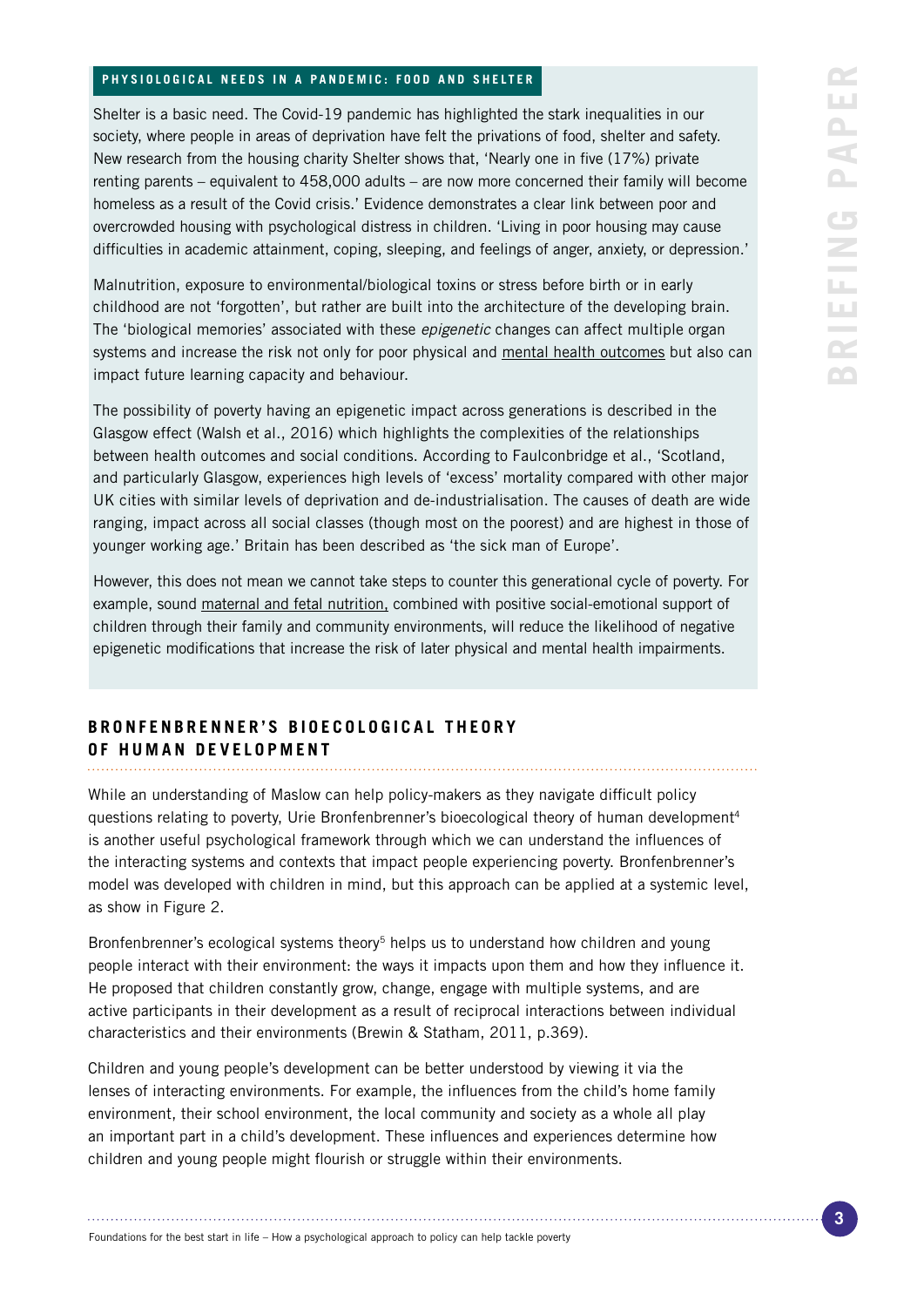# **FIGURE 2: BRONFENBRENNER'S BIOECOLOGICAL MODEL (2005). LABELLING FROM TUDGE ET AL. (2009)**

## **Macrosystem –**

Culture, subculture, other extended social structure and political climate

#### **Exosystem –**

Contexts which have important indirect influences on the young person's development

#### **Mesosystem –**

Interrelations between different microsystems

# **Macrosystem –**

Culture, subculture, other extended social structure and political climate

Bronfenbrenner's model can help us to identify what could be successful policy interventions at different levels of need. These include:

A focus on the individual and their available options, within their social and cultural environment.

At the *microsystem* level: school and family influences

At the *mesosystem* level: home-school; home-neighbourhood

At the *exosystem* level: community and local authority services.

At the *macrosystem* level: the influence of social structures, political policy and culture.

Research has demonstrated the correlation between living in relative poverty and poorer mental health (in both adults and children). Gershoff et al. (2003) identified a core trio of factors in which poverty impacts on children: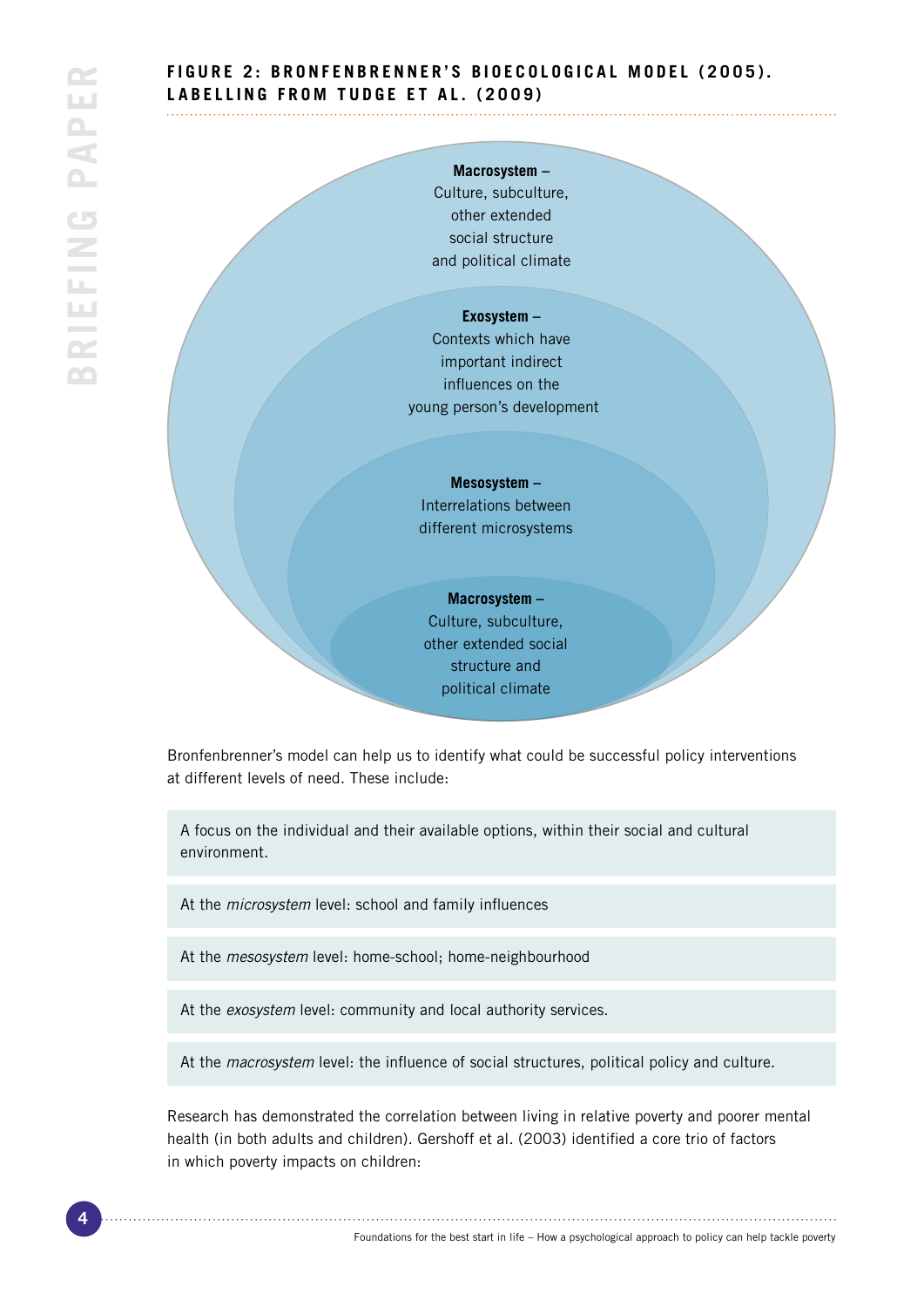Parental investment – How poverty affects the quality of the home environment that parents can provide, the activities they can afford for their children, and so on.

Parental behaviour and stress – How the stress of living in poverty can lead to parents having insufficient psychological resources to care for their children; for example, through high levels of depression or parental conflict.

The impoverished local communities in which families are living, such as a lack of facilities and opportunities<sup>6</sup>.

When looking at poverty and the potential policy levers which could be implemented, we therefore need to consider risk factors through Bronfenbrenner's theoretical lens – at a number of levels:

At the individual level: physical illness, disability, and neurodevelopmental difficulties, etc.

At the *microsystem* level: neglect, bereavement and loneliness, parental conflict, and an adverse family climate, etc.

At the *mesosystem* level: housing, discrimination, racism, and exposure to trauma, etc.

At the *exosystem* level: violent neighbourhood, cutbacks in local authority services, etc.

At the *macrosystem* level: extreme inequality in society, national recession triggered by the Covid-19 pandemic, rise of racism in political discourse, etc.

# **IMPLICATIONS FOR POLICY MAKING: THE IMPORTANCE OF STRONG FOUNDATIONS**

An understanding and application of these two frameworks is why the BPS recommends policy interventions that focus on children and young people. To establish strong foundations, children need to be supported in developing optimally and policy makers need a good understanding of the things that are harmful to children and young people's psychological development and the things that promote it.

Services should be designed to take into account the psychological, emotional and wellbeing needs of the early years. Policy makers need to create, develop and protect all prevention and early intervention services, to ensure all children and families get the integrated support they need. One example would be promoting attachment.

## **PROMOTING ATTACHMENT**

A good understanding of attachment can help policy makers get the foundations right. Attachment is a special emotional relationship that involves an exchange of comfort, care, and pleasure; a lasting psychological connectedness between human beings.

Early attachment relationships provide protective factors throughout life. By having their basic and psychological needs met in a consistent and predictable way, a baby learns that they're okay, adults are okay, and the world is safe. There is significant psychological evidence of the value of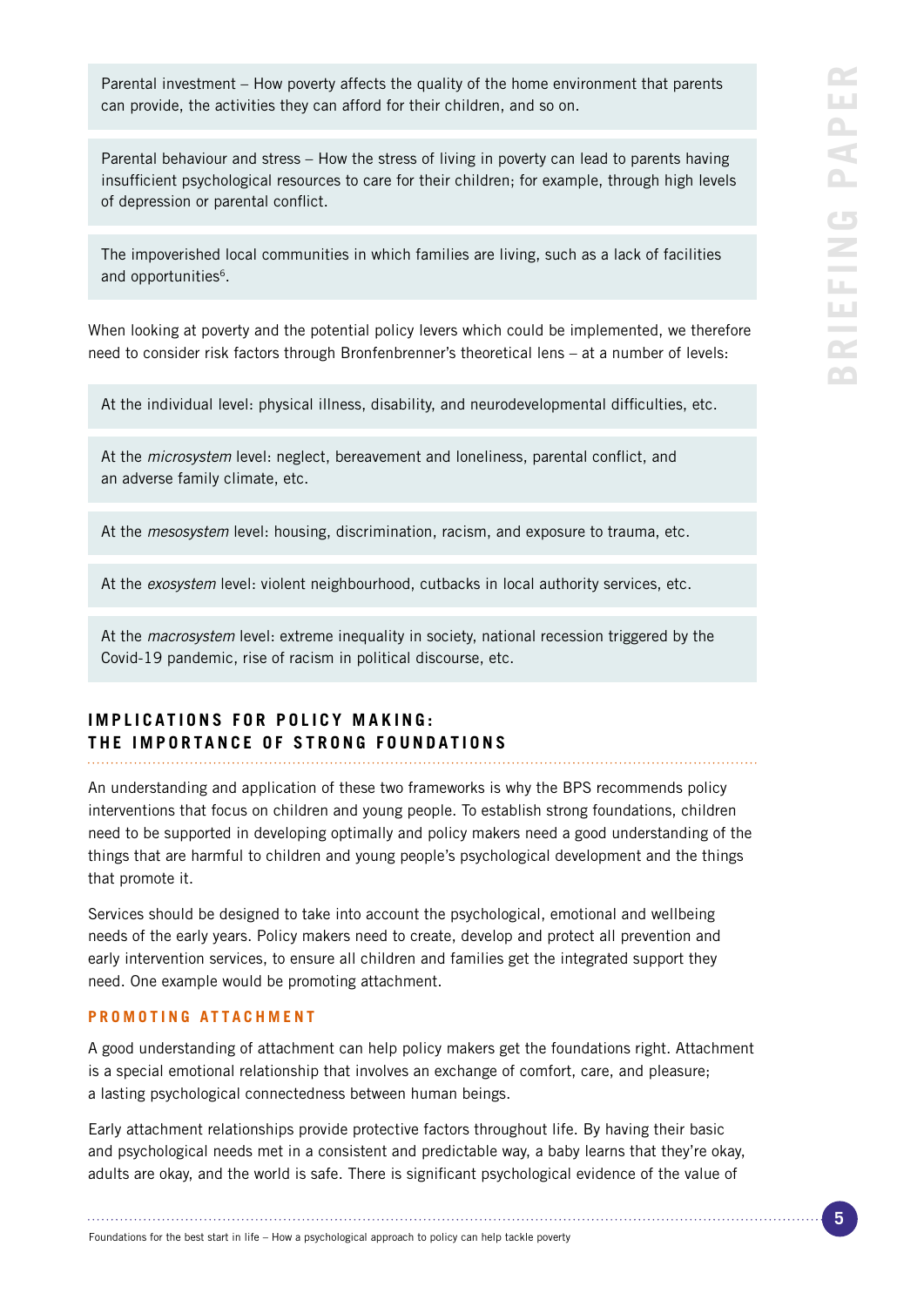healthy parent–child attachments in the early years and the detrimental impact poor attachment can have on a child's emotional and social development<sup>7a,7b</sup>.

These foundational relationships thrive when parents and primary caregivers feel supported and experience normal as opposed to prolonged stress – and when the adults themselves have good attachment relationships. Those living in poverty are disproportionately adversely affected on both counts, and stress is the mediating factor. Prolonged stress disproportionately impacts those living in poverty, for example, about concerns about debt and housing<sup>8</sup>. Those living in poverty are also more likely to experience post-natal depression possibly contributing to the intergenerational transmission of disadvantage9.

One of the best ways to help parents who are having difficulties with attachment with their babies is addressing their need for security, support, safety, etc. For many families this means reducing material sources of stress such as debt, housing concerns, work stress, and/or community violence<sup>10</sup>. Further psychological provision to connect emotionally is helpful for some families. Attachment relationships can be reinforced over time. Therapeutic support or other parenting help and relationship-based approaches can build confidence and skills.

# **A SYSTEMIC APPROACH THAT BALANCES ENVIRONMENTAL. SOCIAL AND INDIVIDUAL FACTORS**

As Bronfenbrenner's model explains, children do not grow up in a vacuum. Both prevention and early intervention measures need to consider more than just the individual child. Decades of evidence attests to the impact of familial, community, and wider socioeconomic circumstances on children's ability to flourish and exercise their autonomy in making decisions that affect their long-term development. For example, Sheehy-Skeffington and Rea report that:

Being in poverty means living without enough resources – both money and education – to meet one's needs and to participate fully in society. It is also usually accompanied by unreliability in the availability of food, shelter and employment, and instability in one's environment, both of which are experienced as stressful. Such a constrained decision-making context triggers changes in the functioning of key psychological, social and cultural processes $11$ .

As children grow up, they may shift their way of thinking to adapt to the circumstances they and their family face. There is a risk that if their lived experiences show them that they have no control over their life outcomes or that the future is unpredictable, then it is rational to lower their expectations and *seize immediate rewards rather than forego them* for the sake of an uncertain future. On the other hand, they may default to behaviours which prioritise survival, such as living day to day, taking cash in hand jobs, not planning for the future or resorting to criminal activity<sup>12</sup>.

It is important to note, one key benefit of *universal* provision of services is that it avoids the stigma and psychological harms associated with means-tested ones, while also providing opportunities for parents across the socioeconomic divide to mingle/meet each other. This is why communitylevel, community integrated level policy measures, such as affordable childcare, Sure Start, and Children's Centres are so important.

# **CHILDHOOD ADVERSITY AND DEVELOPMENTAL CASCADES**

There is a growing understanding of the impact of childhood adversity on health and psychological wellbeing. Evidence on adverse childhood experiences (ACEs) demonstrates that children who grow up experiencing multiple adversities are at increased risk of developing psychological difficulties, both as children and as adults facing lifelong difficulties with wide ranging impacts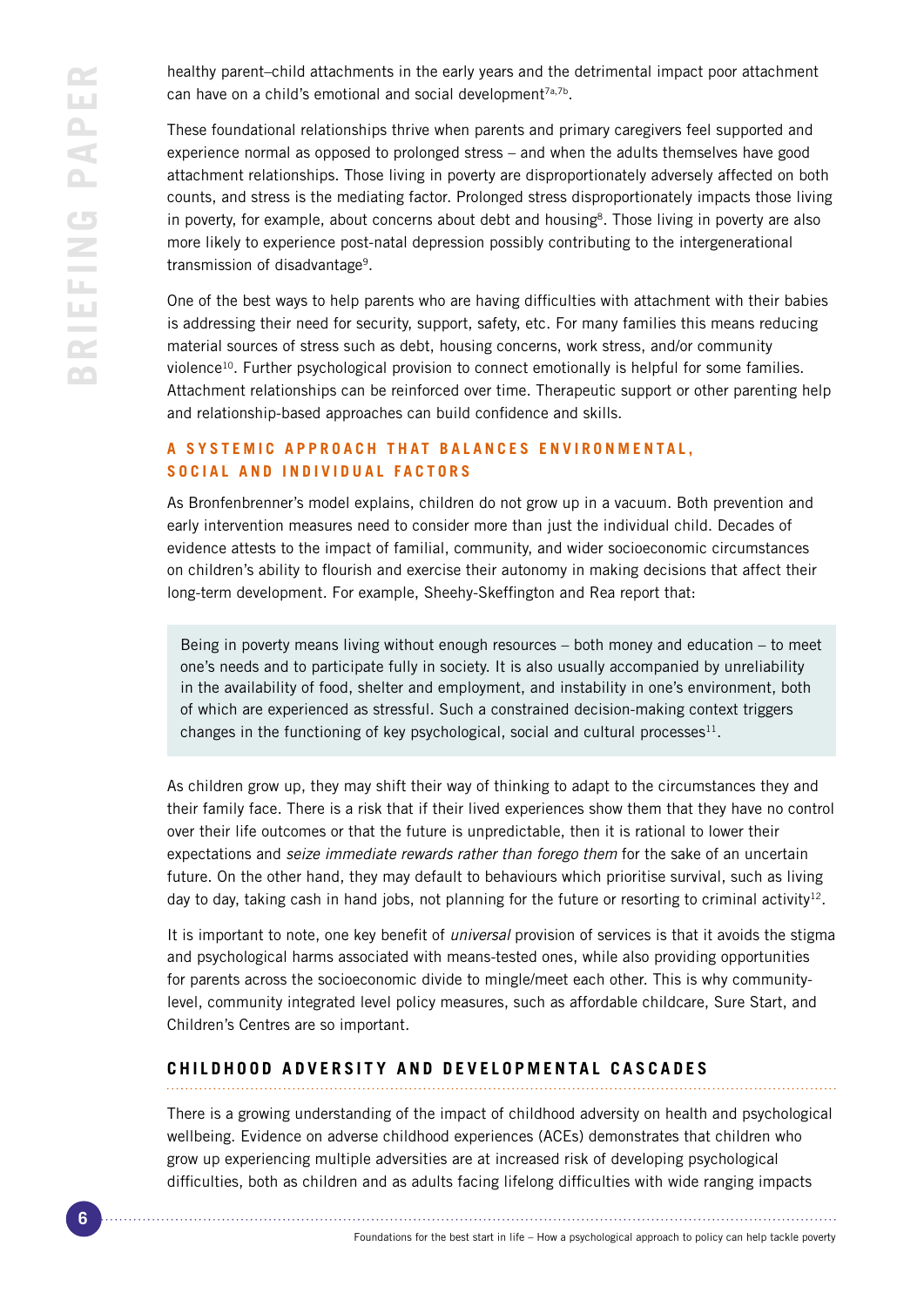on their physical and mental health<sup>13</sup>. Many children living in poverty will also experience one or more experiences of childhood adversity.

The psychological impact can extend into the school years, when the shame and stigma of poverty is reinforced by discrimination, 'othering', bullying and isolation. These experiences of exclusion come to shape children's views of whether they are valued by society and its institutions, leading to negative, though understandable, behavioural responses:

Children from poorer socioeconomic backgrounds report a lower sense of belonging at school and greater exposure to negative incidents such as bullying or sexual harassment. These findings might explain the robust association between living in poverty and demonstrating more aggressive, and less co-operative, behaviour at primary and secondary school<sup>10</sup>.

## **DEVELOPMENTAL CASCADES – A CASE STUDY**

Developmental cascades are a way of describing how problems interact and escalate through a child's life<sup>14</sup>. If we take the example of a child who has experienced poverty, they may reach school age and not be school ready.

They are likely to struggle with academic tasks and struggle to make a good relationship with the teacher.

When the child starts school they may not be able to meet the behavioural expectations of the school environment and struggle to make good relationships with other children.

This in turn leads to worsening relationships with other children and with adults in school.

They may struggle with this package of difficulties and be experienced by adults as disruptive in class and struggling to behave appropriately with others at break times.

A child like this may be excluded, even in nursery or very early primary school and so does not have access to the educational and social opportunities that could help them overcome their early adversity.

All of this puts further pressure on his or her family.

Without the right support the cascade continues with ever more damaging results as the child gets older.

Developmental cascades are important as they highlight moments where promotion of good psychological development have been missed. They underline the importance of understanding opportunities in a child's development where policy can best intervene.

Whole school approaches to psychological wellbeing will support school leaders and teachers to identify children that need additional support. The BPS has previously called for the roll out of the Mental Health Support Teams (MHSTs) policy teams, in England, to be extended to reach every child and young person in all schools $15$ .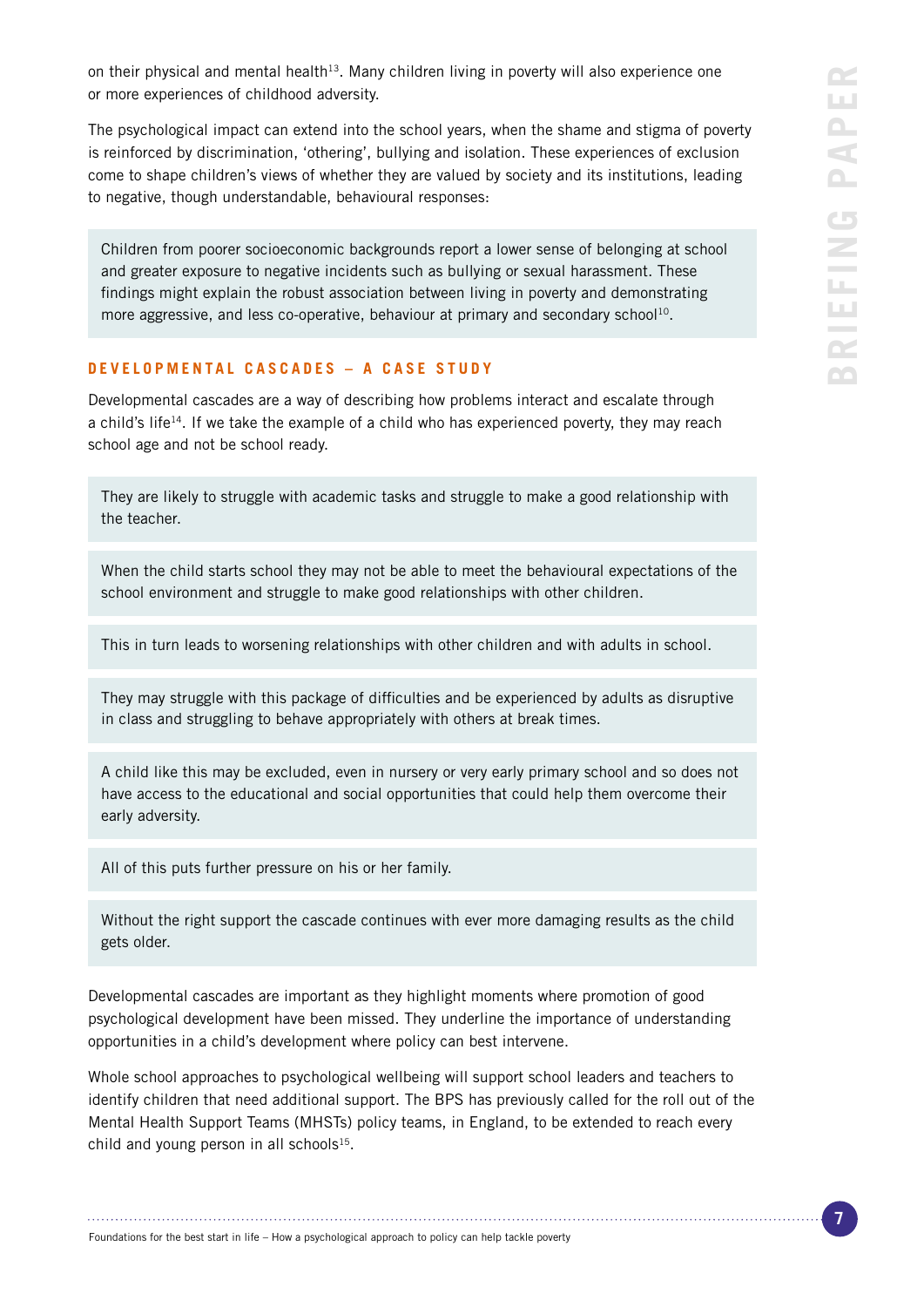#### **SOCIO-ECONOMIC DISADVANTAGE AND PROLONGED STRESS**

Socio-economic disadvantage can adversely affect health, particularly mental health and even lead to excess mortality. It exerts its effect through major unrelieved stress over prolonged periods of time (Nussbaum). Prolonged stress is what happens when, 'children experience severe, prolonged adversity'. The experience of systemic racism, discrimination, food scarcity, poor housing, neighbourhood violence, bereavement, and low socioeconomic status can lead to the inter-generational transmission of adversity. Additionally, there are regional factors which need to be taken into account. An upcoming briefing in the campaign will consider community based approaches to addressing poverty in more detail.

## **CONCLUSION**

When it comes to ameliorating poverty, there is no one size fits all policy. What psychologists working with children, families and communities find and what the research evidence supports, is that approaches which focus on the whole system to ensure that the right circumstances are created for everyone are crucial.

We advocate a multi-level, multi-sector, systemic approach – drawing on psychological frameworks such as those described above and investing at the *early years* level will achieve a significant improvement in outcomes. Accordingly, the government must take a cross departmental strategic approach to reduce the number of people living in poverty and prevent further increases in child poverty.

## **RECOMMENDATIONS**

It is crucial to address the reasons why people are in poverty. We need to address the impact of poverty, and concurrently intervene on the causes. This is the only way to see substantive change. Our recommendations suggest a way forward:

1. UK governments must commit to developing a comprehensive, cross-departmental Anti-Poverty Strategy. In doing so, policy makers and strategists should take a systemic, structural and psychologically informed approach to addressing the foundations of poverty that seeks to increase access to societal and community resources to create flourishing families and communities.

2. Poverty needs to be tackled systemically – there is no point in delivering lots of disconnected services that do not map onto each other. Commissioners and strategists at all levels across government should use a systemic approach, like Bronfenbrenner to ensure policies work together and cover all levels of need. Policy makers should consider whether efforts to reduce poverty in their area of responsibility are connected -and if they tap into the foundational causes of poverty.

3. Collaborative, multiagency working should be the default approach in all levels of national, regional and local government. Integrated care pathways (ICPs), and local sustainability and transformation partnerships (STPs) and their equivalents should promote and facilitate multiagency working to integrate services dealing with children's health and wellbeing needs. These initiatives point toward the promise of population impact through psychological interventions in early life that are delivered in a collaborative system of care $16$ .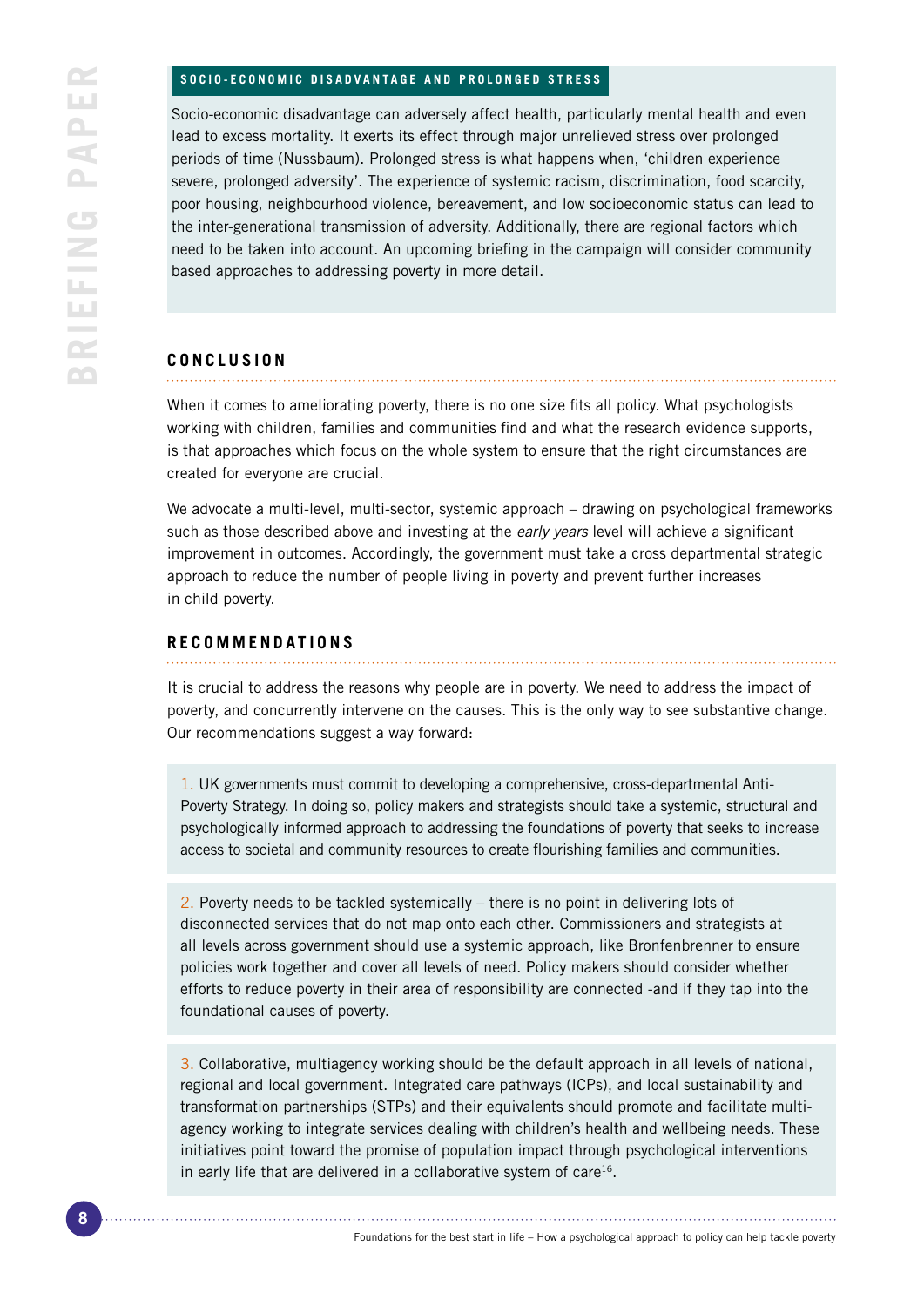4. Services should be co-produced with people from the local community who will use them. It is essential to draw on individual and community expertise. It will empower and support local communities to transform economically disadvantaged areas. Thus, the Department for Housing and Communities and Local Government should fund and incentivise community-led approaches to reduce poverty, particularly for children, and ensure local improvement plans address and reduce the effect of poverty on communities.

5. Every child is entitled to the best start in life, as enshrined by the United Nations Convention on the Rights of the Child, which the UK ratified in 199117. Universal programmes offered to children in schools result in improvements to the whole school population, with notable gains for higher risk children. Furthermore, universal programmes work best when complemented by access to targeted support for pupils/students with higher needs.

6. Local authorities should take a psychologically informed approach to ensure services are designed to take into account the psychological, emotional and wellbeing needs of the early years. Accordingly, they should create, develop and protect services, such as: children's centres, flying start, early help and family hubs, to serve all children and families with the integrated support they need – from the early years and beyond.

### **REFERENCES**

- <sup>1</sup> End Child Poverty (2015). *Child poverty Key facts*. Retrieved from [www.endchildpoverty.org.uk/key-facts](http://www.endchildpoverty.org.uk/key-facts)
- <sup>2</sup> Social Mobility Commission (2020). *Monitoring social mobility 2013–2020: Is the government delivering on our recommendations?* Retrieved from [https://assets.publishing.service.gov.uk/government/uploads/system/uploads/attachment\\_data/file/891155/Monitoring\\_](https://assets.publishing.service.gov.uk/government/uploads/system/uploads/attachment_data/file/891155/Monitoring_report_2013-2020_-Web_version.pdf#page=18) [report\\_2013-2020\\_-Web\\_version.pdf#page=18](https://assets.publishing.service.gov.uk/government/uploads/system/uploads/attachment_data/file/891155/Monitoring_report_2013-2020_-Web_version.pdf#page=18)\_
- <sup>3</sup> Maslow, A.H. (1943). A theory of human motivation. *Psychological Review, 50*(4), 370–396.
- <sup>4</sup> Bronfenbrenner, U. (2005). *Making human beings human: Bioecological Perspectives on Human Development*. London: Sage.
- <sup>5</sup> Bronfenbrenner, U. (1992). Ecological systems theory. In R. Vasta (Ed.) *Six theories of child development: Revised formulations and current issues* (pp.187–249). London: Jessica Kingsley.
- <sup>6</sup> Faulconbridge, J. Hunt, K. Laffan, A. (Eds.) (2019). *Improving the psychological wellbeing of children and young people*. London: Jessica Kingsley.
- 7a Groh, A.M., Fearon, R.I.P., Van Ijzendoorn, M.H. et al. (2016). Attachment in the early life course: Meta-analytic evidence for its role in socioemotional development. *Child Development Perspectives* [advance online publication].doi:10.1111/cdep.12213
- 7b Ranson, K.E. & Urichuk, L.J. (2008). The effect of parent–child attachment relationships on child biopsychosocial outcomes: A review. *Early Child Development and Care, 178*(2), 129–152, doi:10.1080/03004430600685282
- <sup>8</sup> The Health Foundation (2020). *Health inequality in England: The Marmot review 10 years on*. Retrieved from [www.](http://www.instituteofhealthequity.org/resources-reports/marmot-review-10-years-on) [instituteofhealthequity.org/resources-reports/marmot-review-10-years-on](http://www.instituteofhealthequity.org/resources-reports/marmot-review-10-years-on)
- 9 World Health Organization (2014). Social determinants of mental health. Retrieved 17 July from [www.who.int/mental\\_health/](http://www.who.int/mental_health/publications/gulbenkian_paper_social_determinants_of_mental_health/en/) [publications/gulbenkian\\_paper\\_social\\_determinants\\_of\\_mental\\_health/en/](http://www.who.int/mental_health/publications/gulbenkian_paper_social_determinants_of_mental_health/en/)
- <sup>10</sup> Harvard University Center for the Developing Child (2017). *Three principles to improve outcomes for children and families*. Retrieved from <https://developingchild.harvard.edu/resources/three-early-childhood-development-principles-improve-child-family-outcomes/#reduce-stress>
- <sup>11</sup> Sheehy-Skeffington, J. & Rea, J. (2017). *How poverty affects people's decision-making processes*. Retrieved 13 October 2020 from [www.lse.ac.uk/business-and-consultancy/consulting/assets/documents/how-poverty-affects-peoples-decision-making-processes.pdf](http://www.lse.ac.uk/business-and-consultancy/consulting/assets/documents/how-poverty-affects-peoples-decision-making-processes.pdf)
- <sup>12</sup> Feinstein, L., Duckworth, K. & Sabates, R. (2004). Wider benefits of learning research report no.10: A model of the inter*generational transmission of educational success*. London: Centre for Research on Wider Benefits of Learning. Retrieved from <https://core.ac.uk/download/pdf/83659.pdf>
- <sup>13</sup> British Psychological Society (2019). *Evidence briefing adverse childhood experiences (ACEs)*. Retrieved from [www.bps.org.uk/sites/](http://www.bps.org.uk/sites/www.bps.org.uk/files/Policy/Policy%20-%20Files/Briefing%20Paper%20-%20Adverse%20Childhood%20Experiences.pdf) [www.bps.org.uk/files/Policy/Policy%20-%20Files/Briefing%20Paper%20-%20Adverse%20Childhood%20Experiences.pdf](http://www.bps.org.uk/sites/www.bps.org.uk/files/Policy/Policy%20-%20Files/Briefing%20Paper%20-%20Adverse%20Childhood%20Experiences.pdf)
- <sup>14</sup> Faulconbridge, J. Hunt, K. Laffan, A. (Eds.) (2019). *Improving the psychological wellbeing of children and young people*. London: Jessica Kingsley.
- <sup>15</sup> British Psychological Society (2019). Mental health support teams: How to maximise the impact of the new workforce for children and young people. Retrieved from [www.bps.org.uk/news-and-policy/mental-health-support-teams-how-maximise-impact-new-workforce](http://www.bps.org.uk/news-and-policy/mental-health-support-teams-how-maximise-impact-new-workforce-children-and-young)[children-and-young](http://www.bps.org.uk/news-and-policy/mental-health-support-teams-how-maximise-impact-new-workforce-children-and-young)
- 16a Dodge, K.A. (2018). Toward population impact from early childhood psychological interventions. *American Psychologist, 73*(9), 1117–1129.
- 16b Young Foundation & Barrow Cadbury Trust (2012). Adapting to change: the role of community resilience. Retrieved from [https://barrowcadbury.org.uk/wp-content/uploads/2012/10/Adapting\\_Change.pdf](https://barrowcadbury.org.uk/wp-content/uploads/2012/10/Adapting_Change.pdf)
- <sup>17</sup> UK Parliament (2010). United Nations Convention on the Rights of the Child (UNCRC): How legislation underpins implementation in England. Retrieved from [www.gov.uk/government/publications/united-nations-convention-on-the-rights-of-the-child-uncrc-how](http://www.gov.uk/government/publications/united-nations-convention-on-the-rights-of-the-child-uncrc-how-legislation-underpins-implementation-in-england#:~:text=The%20UK%20signed%20the%20convention,on%20children’s%20rights%20in%202009)[legislation-underpins-implementation-in-england#:~:text=The%20UK%20signed%20the%20convention,on%20children's%20](http://www.gov.uk/government/publications/united-nations-convention-on-the-rights-of-the-child-uncrc-how-legislation-underpins-implementation-in-england#:~:text=The%20UK%20signed%20the%20convention,on%20children’s%20rights%20in%202009) [rights%20in%202009](http://www.gov.uk/government/publications/united-nations-convention-on-the-rights-of-the-child-uncrc-how-legislation-underpins-implementation-in-england#:~:text=The%20UK%20signed%20the%20convention,on%20children’s%20rights%20in%202009)